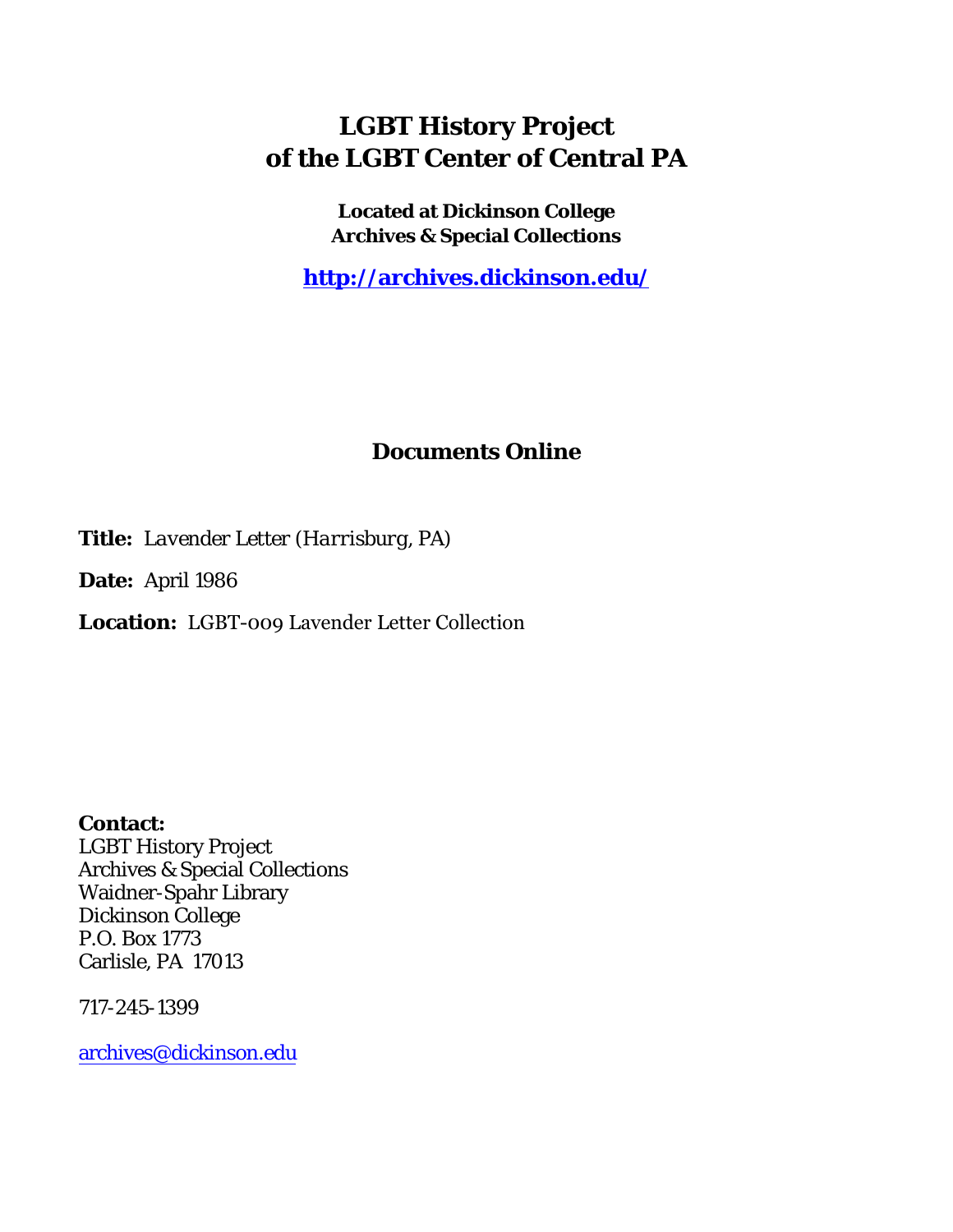## Vender Le

A CALENDAR OF EVENTS FOR AND BY LESBIAN WOMEN IN April 1986 Volume 4, No. 3 CENTRAL PENNSYLVANIA P

HAPPY BIRTHDAY TO US! !... This April, Lavender Letter is 3 years old.

TUESDAY, APRIL 1 - 7PM...Volleyball (Mixed F-M) at Salvation Army, Penn & Cumberland Streets, Harrisburg, PA. \$2 Contribution.

THURSDAY, APRIL 3 - 9:30-1:30-- Bobbi Carmitchell in concert at the Inn Good Spirit, 28 South Market Street, Elizabethtown, PA.

.FRIDAY, APRIL 4 - 9:30-1:30...Bobbi Carmitchell in concert at the Golden Eagle, 170 East King Street, Lancar" ar, PA.

SATURDAY, APRIL 5 - 9:15AM-4:15PM... Women's Studies Conference, Franklin & Marshall College, Lancaster. Women and Success. Anne Fausto - Sterling speaker (Aut >r of Myths of Gender) Women, Religion and Success, Feminization of Poverty, Can Liberal Arts<br>Prepare a Woman for Success?..and more. Held at Prepare a Woman for Success?..and more. the Atrium, Steinman College Center, F&M College, Lancaster, PA.

SATURDAY, APRIL 5 - 8PM...In concert, Karen Mackay "West Virginia Woman" and Anna Crusis, Women's Choir in concert, Womanspace Production, St. Mary's Church, 3916 Locust Walk (Penn Campus) Phila. \$8 advance, \$10 at door. P.O. Box 5842, Phila. PA 19128.

SATURDAY, APRIL 5 - 1-3PM...Workshop with Cassy Culvar, Discussion of Woman in the Bible, 7:30 Concert by Cassy Culvar. Friends Meeting House, 6th & Herr Streets, Hbg. Sponsored by MCC of Hbg.

SUNDAY, APRIL 6 - 7:30PM\_\_ MCC Community Church Worshop Service. Friends Meeting House, 6th & Herr Streets, Harrisburg.

SUNDAY, APRIL 6 - 5PM...Dignity sponsored Mass at Friends Meeting House, 6th & Herr Sts., Hbg. Program 7:30, dance as part of Worship.

MONDAY, APRIL 7 - 5:30-7PM\_\_ Uptown Women's Bowling League. Interested? This is the last month. Call 233-3035, Harrisburg.

TUESDAY, APRIL 8 - 7PM...Volleyball (Mixed F-M), see April 1.

WEDNESDAY, APRIL 9 - 8:30-12:30\_\_ Bobbi Carmitchell in concert at the Golden Eagle, 170 East King Street, Lancaster, PA.

SATURDAY, APRIL 12 - 6:30-11PM... Lesbian Support Group in Montgomery County sponsoring Potluck and Game Night at Women's Center, Meeting House Road in Jenkintown. Drug and alcohol free. Bring a favorite dish and \$3 donation. Drinks, games' and Live music provided. Call 885-5020 for details.

SUNDAY, APRIL 13 - 7:30PM...MCC Community Church Worship Service. Friends Meeting House, 6th & Herr Streets, Harrisburg, PA

SUNDAY, APRIL 13 - 5PM...Dignity sponsored Mass Friends Meeting House, 6th & Herr Sts., Hbg.

SUNDAY, APRIL 13 - 8:30-11:30...Bobbi Carmitchell in concert at Gulliftys (old Zees) in New Cumberland, Cedar Cliff Mall.

MONDAY, APRIL 14 - 5:30-7PM...Uptown Women's Bowling League. See April 7.

MONDAY, APRIL 14 - 7PM...Film "Sisters" at Gallery Theater, Bucknell University, Lewisburg.

TUESDAY, APRIL 15 - 7PM...Volleyball (Mixed F-M), see April 1.

WEDNESDAY, APRIL 16 - 7:30...MCC sponsored workshop on "MCC, Who We Are and Why We Are." For location call, 236-7387.

THURSDAY, APRIL 17 - 7PM...Movie "The Pink Triangles". Gallery Theater, Bucknell University, Lewisburg.

THURSDAY, APRIL 17 - 8:30-12...Bobbi Carmitchell in concert at Bube's Brewery (Central Hotel), 102 North Market Street, Mt. Joy, PA

FRIDAY, APRIL 18 - Deidre McCalla in Concert in State College, PA.

SUNDAY, APRIL 20 - 5:30...Dignity sponsored Mass at St. Patrick's Cathedral, State Street, Hbg. Coffee afterwards.

SUNDAY, APRIL 20 - 10:30...Feminist Brunch. All women welcome, sponsored by the Harrisburg Women's Center. A small gathering of interesting women. A chance to get to know people. Bring fruit, cheese or bread. Call the Women's Center (Hours: Wed. 6-9PM) for location.

SUNDAY, APRIL 20 - 7:30PM...MCC Community Church Worship Service. Friends Meeting House, 6th & Herr Sts., Hbg.

SUNDAY, APRIL 20 - 1PM...Hikinq Dykes...First sorinq hike in the budding Appalachian Mountains. Easy first hike. Call Linda at 238-3974 for starting location.

MONDAY, APRIL 21 - 5:30-7PM...Uptown Women's Bowling League. See April 7.

MONDAY, APRIL 21 - 7PM...PFLAG - Parents, Friends and Gays rap session. Talk about common fears, parent-children relationships. What to expect, how to deal with. Meeting at 2331 Market Street, Camp Hill, Tressler Lutheran Services. Call 238-2376 for information.

WEDNESDAY, APRIL 23 - 8:30-12:30... Bobbi Carmitchell in concert at the Golden Eagle, 170 East King Street, Lancater.

WE WANT YOU TO SEND IN THIS COUPON ONCE, SO YOU WILL BE SURE TO RECEIVE THE LAVENDER LETTER EACH MONTH. TO ASSURE YOUR PRIVACY. IT WILL ARRIVE IN AN UNMARKED, SECURITY ENVELAPGE A TOOL TRIVIAL OF  $44\frac{\infty}{6}$  (MORE IF YOU CAN). LESS IF YOU CANT) WOULD HELP COVER POSTAGE & PRINTING FOR THE YEAR.

PLEASE SEND CHECKS IN THE NAME OF "CASH". THANKS! or LAVENDER (OVER)